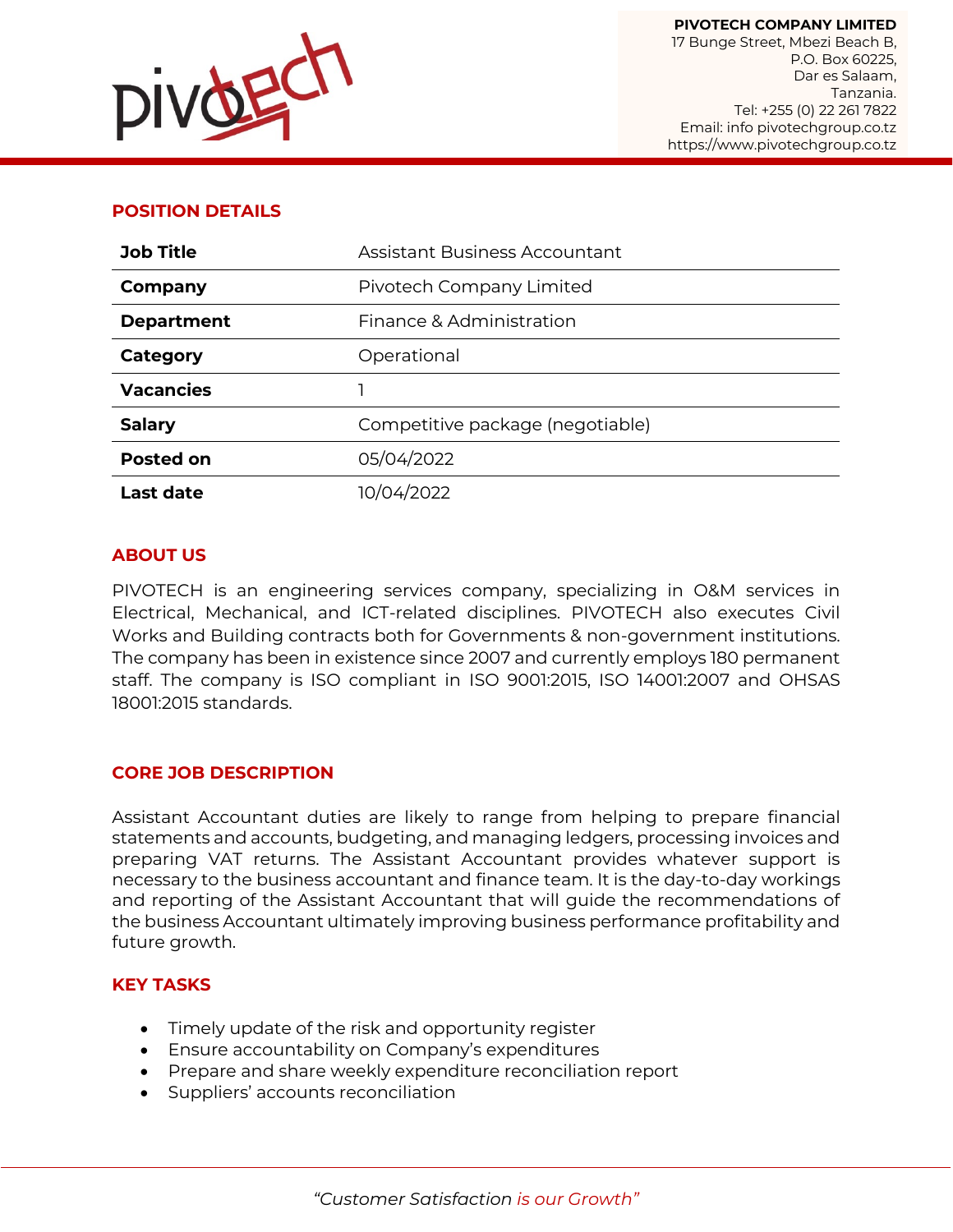

**PIVOTECH COMPANY LIMITED** 17 Bunge Street, Mbezi Beach B, P.O. Box 60225, Dar es Salaam, Tanzania. Tel: +255 (0) 22 261 7822 Email: info pivotechgroup.co.tz https://www.pivotechgroup.co.tz

- Posting bank transaction in QB and perform bank reconciliation
- Make use of Technology to automate the Finance functions
- Timely execution of payroll
- Compute and prepare all Statutory payments as per statutory requirements
- Petty cash management
- Monthly cash report on or before 10th
- Participate in Performance evaluation

#### **EDUCATION**

A minimum of Bachelor degree preferably in accounting.

## **EXPERIENCE**

At least Two (2) years of related experience.

#### **SKILLS & ABILITIES**

- Ability to learn quickly
- Good analytical and problem-solving skills
- Conversant with Microsoft office
- Proactive, Innovative and attention to details
- Self-reliance in management of assigned tasks
- Ability to work under pressure
- Positive attitude

#### **How to Apply**:

- 1. Subject of your e mail must read "*Application for Assistant Business Accountant*";
- 2. Attach your CV and copies of your certificates to [recruitment@pivotechgroup.co.tz](mailto:recruitment@pivotechgroup.co.tz)

#### **Deadline**:

Sunday, 10<sup>th</sup> April 2022 at 11:59pm. All applications received after the deadline will not be considered. If you do not hear from us after 14 days since you sent your application means your application was not successful.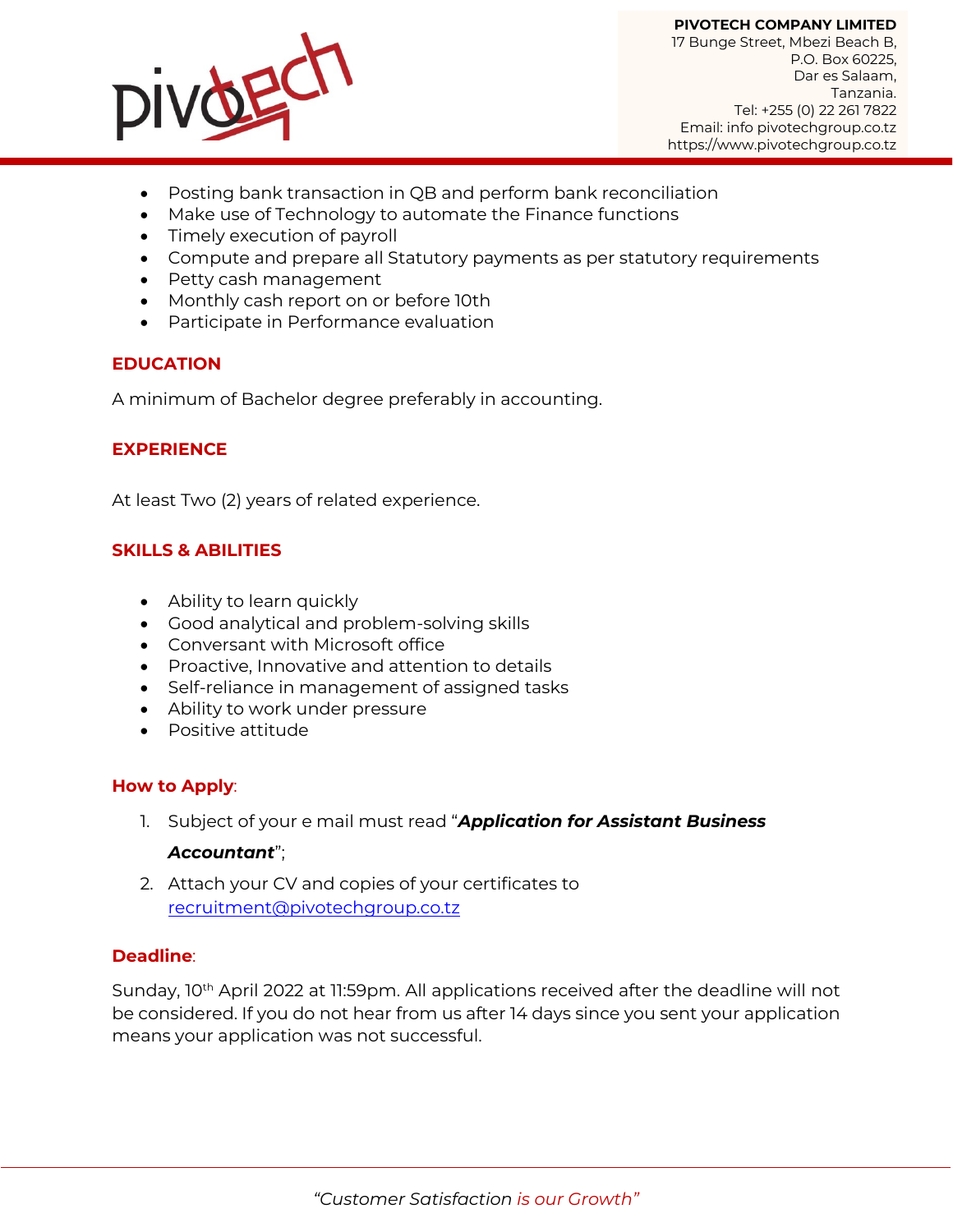

### **POSITION DETAILS**

| <b>Job Title</b>  | Data Analyst                     |
|-------------------|----------------------------------|
| Company           | Pivotech Company Limited         |
| <b>Department</b> | <b>Business Intelligence</b>     |
| Category          | Operational                      |
| <b>Vacancies</b>  |                                  |
| <b>Salary</b>     | Competitive package (negotiable) |
| <b>Posted on</b>  | 05/04/2022                       |
| <b>Last date</b>  | 10/04/2022                       |

#### **ABOUT US**

PIVOTECH is an engineering services company, specializing in O&M services in Electrical, Mechanical, and ICT-related disciplines. PIVOTECH also executes Civil Works and Building contracts both for Governments & non-government institutions. The company has been in existence since 2007 and currently employs 180 permanent staff. The company is ISO compliant in ISO 9001:2015, ISO 14001:2007 and OHSAS 18001:2015 standards.

#### **CORE JOB DESCRIPTION**

The Data Analyst is responsible for organizational data interpretation, analysis and presentation of interpretations to the management of PIVOTECH Company. S/He is expected to conduct all activities in accordance with PIVOTECH established SHEQ policies and procedures. The Data Analyst, as a member of the BI department, shall work hand in hand with BIM to enforce the company's technology strategy.

#### **KEY TASKS**

- Conduct data analysis on company's LD exposure levels
- Analyze Fleet data (Fleet Fuel, Top Ups and Mileage) against the Master Plan Success rate
- Data Analysis of Spares and Consumables for PM compliance and SWO closure against the Master Plan Success rate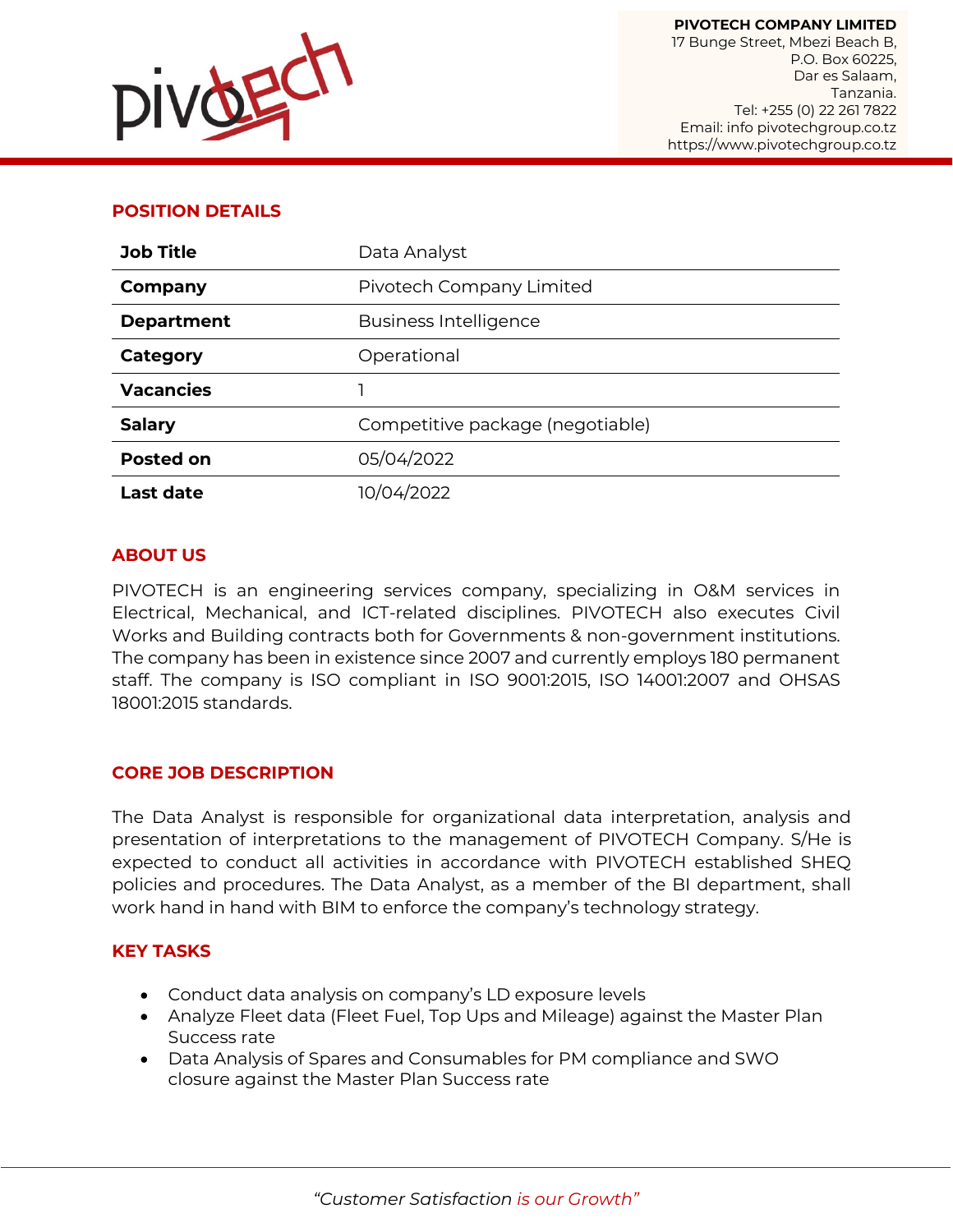

**PIVOTECH COMPANY LIMITED** 17 Bunge Street, Mbezi Beach B, P.O. Box 60225, Dar es Salaam, Tanzania. Tel: +255 (0) 22 261 7822 Email: info pivotechgroup.co.tz https://www.pivotechgroup.co.tz

- Data Analysis of PMS approval time, budget adherence, and payment retirement against the Master Plan Success rate
- Data Analysis of TPF costs incurred, invoices paid, and spare returns tracking against the Master Plan Success rate
- Carry data analysis on the trend of consumable materials usage trends and conformity to SLA requirements
- Data Analysis on HTT Training Completion Success for FE against Master Plan Success rate
- Training and User support for BI-related information systems
- Ensure all scheduled back-ups of the company's data warehouse are conducted
- Carry data analysis on the SHEQ data and benchmark them against clients KPIs
- Participate in performance evaluation
- Update departmental policies
- Update departmental Standard Operating Procedures (SOP)
- Perform all duties/tasks in accordance to SHEQ

## **EDUCATION**

A minimum of Bachelor degree preferably in Computer Science or any IT related qualification.

#### **EXPERIENCE**

At least Two (2) years of related experience.

#### **SKILLS & ABILITIES**

- Good analytical and problem-solving skills
- Conversant with Microsoft office
- Good competence with Data analysis tool including MS Power BI
- Proactive, Innovative and attention to details
- Self-reliance in management of assigned tasks
- Ability to learn quickly
- Ability to work under pressure
- Positive attitude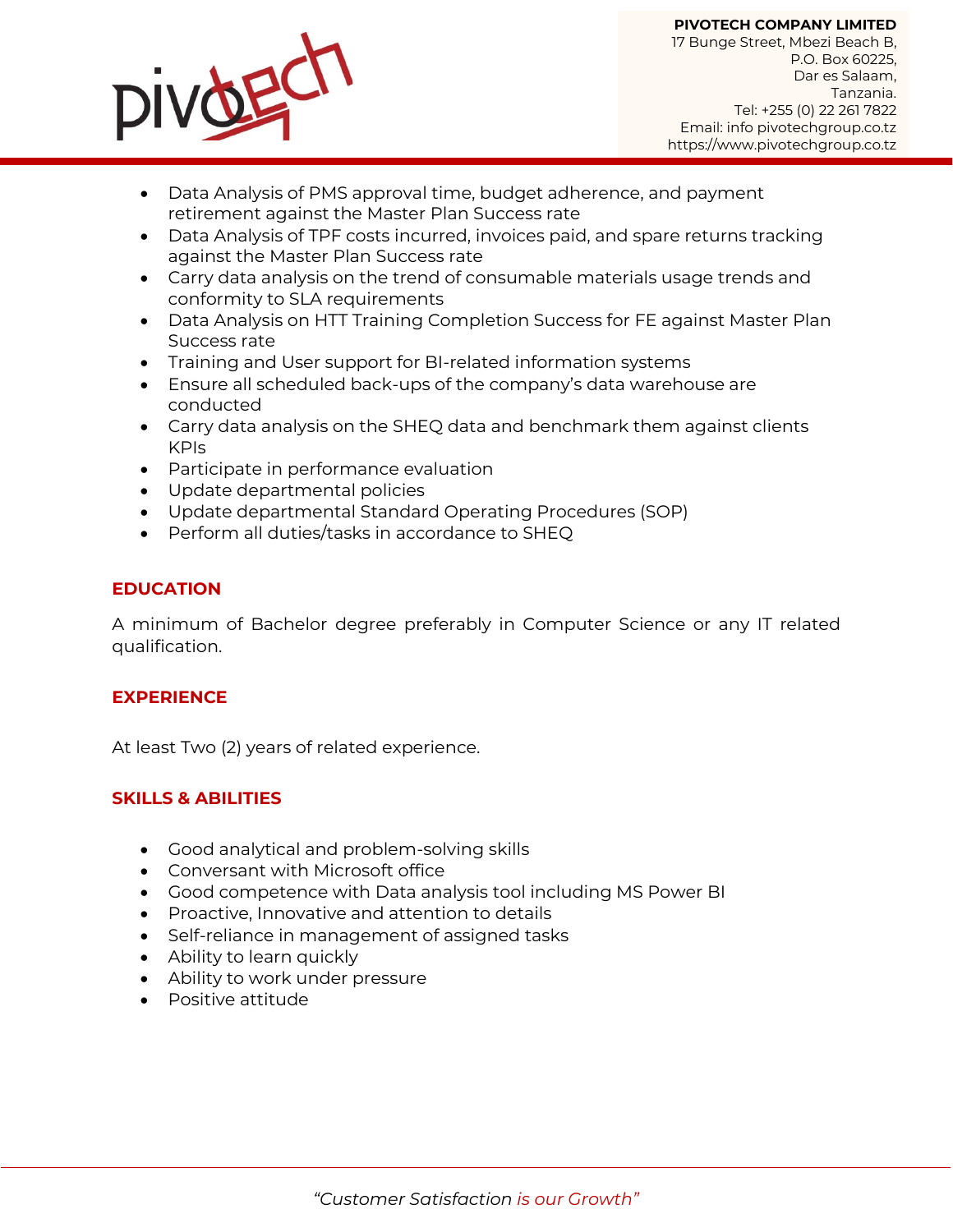

#### **How to Apply**:

- 1. Subject of your e mail must read "*Application for Data Analyst*";
- 2. Attach your CV and copies of your certificates to [recruitment@pivotechgroup.co.tz](mailto:recruitment@pivotechgroup.co.tz)

#### **Deadline**:

Sunday, 10<sup>th</sup> April 2022 at 11:59pm. All applications received after the deadline will not be considered. If you do not hear from us after 14 days since you sent your application means your application was not successful.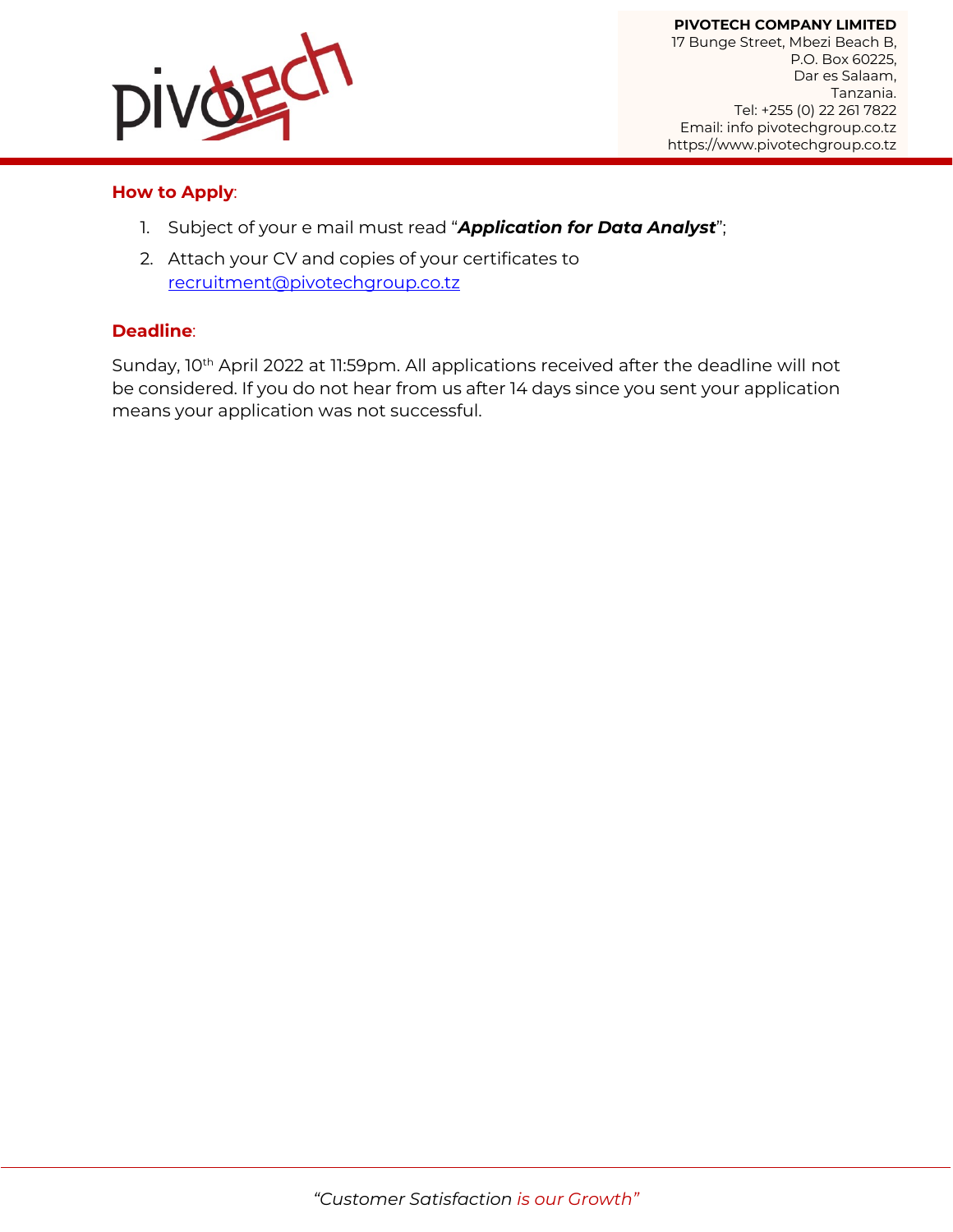

### **POSITION DETAILS**

| <b>Job Title</b>  | <b>Field Operation Officers</b>  |
|-------------------|----------------------------------|
| Company           | Pivotech Company Limited         |
| <b>Department</b> | Power & Energy                   |
| Category          | Operational                      |
| <b>Vacancies</b>  | 6                                |
| <b>Salary</b>     | Competitive package (negotiable) |
| <b>Posted on</b>  | 05/04/2022                       |
| <b>Last date</b>  | 10/04/2022                       |

#### **ABOUT US**

PIVOTECH is an engineering services company, specializing in O&M services in Electrical, Mechanical, and ICT-related disciplines. PIVOTECH also executes Civil Works and Building contracts both for Governments & non-government institutions. The company has been in existence since 2007 and currently employs 180 permanent staff. The company is ISO compliant in ISO 9001:2015, ISO 14001:2007 and OHSAS 18001:2015 standards.

#### **CORE JOB DESCRIPTION**

Field Operations Officer is responsible for the site Preventative and corrective maintenance, Generator service and optimization at site as per agreed service level agreement. The person shall also ensure that all activities is carried out in regard to SHEQ compliance and ensure conducive working environment for him and his assistant.

#### **KEY TASKS**

- Execute site PM as per SLA
- Ensure proper use of consumables and spares
- Maintain Pivotech provided assets
- Execute site CM
- DATA integrity adherence
- Personal Development plan